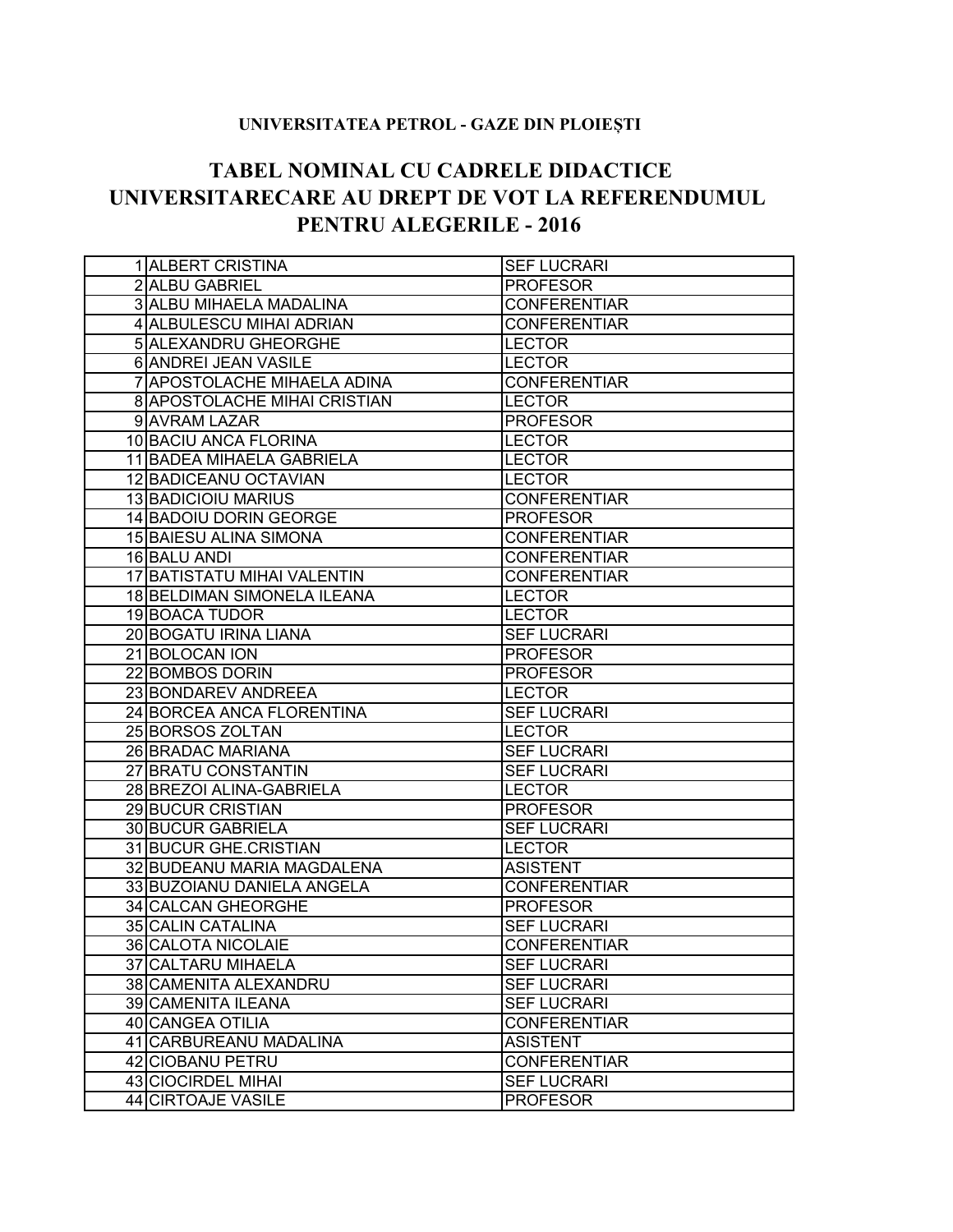| 45 CIUPARU DRAGOS MIHAEL      | <b>PROFESOR</b>     |
|-------------------------------|---------------------|
| 46 COCULESCU MARIANA STELUTA  | <b>CONFERENTIAR</b> |
| 47 COJAN ALEXANDRU            | <b>CERCETATOR</b>   |
| 48 COJOCARU ELENA             | <b>ASISTENT</b>     |
| 49 COLOJA PASCU MIHAI         | <b>PROFESOR</b>     |
| 50 CONSTANTINESCU ANAMARIA    | <b>ASISTENT</b>     |
| 51 CONSTANTINESCU FULOP ZORAN | <b>CONFERENTIAR</b> |
| 52 COSTEA DIANA               | <b>CONFERENTIAR</b> |
| 53 CREITARU ADRIAN            | <b>SEF LUCRARI</b>  |
| 54 CRIHAN ILEANA MONICA       | <b>SEF LUCRARI</b>  |
| 55 CRISTEA STELIANA           | <b>ASISTENT</b>     |
| 56 CRISTESCU TUDORA           | <b>PROFESOR</b>     |
| 57 CRISTU ANDREEA ALICE       | <b>LECTOR</b>       |
| 58 CURSARU DIANA LUCIANA      | <b>PROFESOR</b>     |
| 59 DEACU MARCEL               | <b>LECTOR</b>       |
| 60 DINITA ALIN                | <b>SEF LUCRARI</b>  |
| 61 DINU FLORINEL              | <b>PROFESOR</b>     |
| 62 DINU OCTAVIAN              | <b>ASISTENT</b>     |
| 63 DINU TANASE                | <b>CONFERENTIAR</b> |
| 64 DOBRE IULIANA              | <b>ASISTENT</b>     |
| 65 DOBRINESCU ANCA MIHAELA    | <b>PROFESOR</b>     |
| 66 DONE IOAN                  | <b>PROFESOR</b>     |
| 67 DRAGOMIR ELIA GEORGIANA    | <b>ASISTENT</b>     |
| 68 DRAGOMIR RALUCA ELENA      | <b>SEF LUCRARI</b>  |
| 69 DRUMEANU ADRIAN CATALIN    | <b>CONFERENTIAR</b> |
| 70 DULGHERU MIRELA            | <b>CONFERENTIAR</b> |
| 71 DUMA RODICA MIHAELA        | <b>ASISTENT</b>     |
| 72 DUMITRASCU LIVIU           | <b>PROFESOR</b>     |
| 73 DUMITRESCU ANDREI          | <b>CONFERENTIAR</b> |
| 74 DUMITRESCU IRINA           | <b>LECTOR</b>       |
| <b>75 DUMITRESCU VASILE</b>   | <b>PROFESOR</b>     |
| 76 DUMITRU ELENA ILINCA       | <b>LECTOR</b>       |
| 77 DUMITRU GHEORGHE           | <b>CONFERENTIAR</b> |
| 78 DUMITRU ILEANA             | <b>LECTOR</b>       |
| 79 DUSESCU CRISTINA           | <b>SEF LUCRARI</b>  |
| 80 DUSMANESCU DOREL MIHAIL    | <b>CONFERENTIAR</b> |
| 81 EFTIMIE MARIANA            | <b>CONFERENTIAR</b> |
| 82 EFTIMIE SIMONA GEORGIANA   | <b>CONFERENTIAR</b> |
| 83 ENACHESCU DANIELA          | <b>CONFERENTIAR</b> |
| 84 ENE CORINA                 | <b>CONFERENTIAR</b> |
| 85 ENESCU GEORGE              | <b>LECTOR</b>       |
| 86 EPARU CRISTIAN NICOLAE     | <b>SEF LUCRARI</b>  |
| 87 EPARU ION                  | <b>PROFESOR</b>     |
| 88 FARIAS ADELINA ANGELA      | <b>LECTOR</b>       |
| 89 FENDU ELENA MIRELA         | <b>ASISTENT</b>     |
| 90 FILOTTI LIVIU              | <b>SEF LUCRARI</b>  |
| 91 FINICHIU MARIN             | <b>LECTOR</b>       |
| 92 FLOREA ION                 | <b>SEF LUCRARI</b>  |
| 93 FRUNZESCU DUMITRU          | <b>PROFESOR</b>     |
| 94 FUMEA VASILE               | <b>LECTOR</b>       |
| 95 GAFU MARIA CRISTINA        | <b>CONFERENTIAR</b> |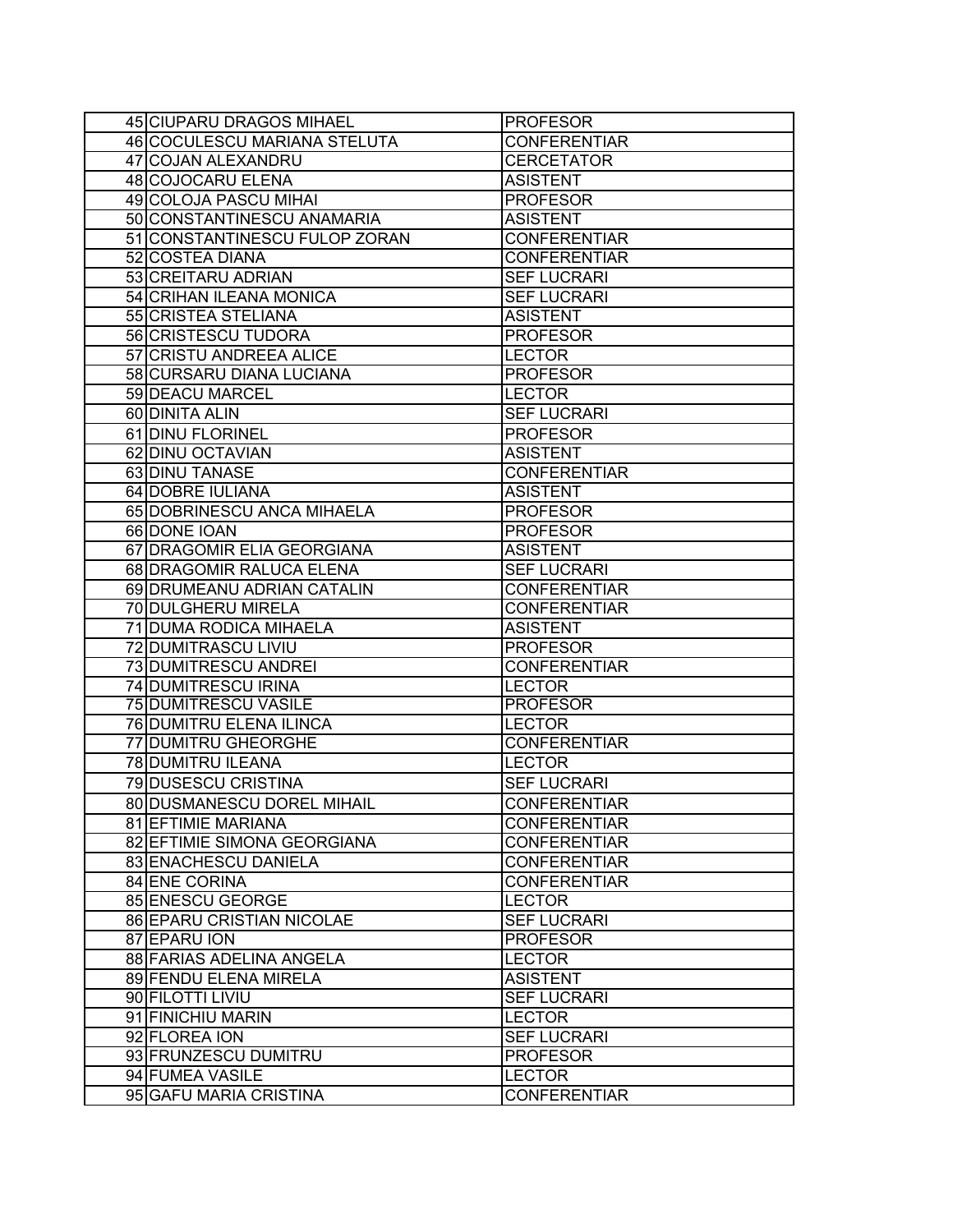| 96 GEORGESCU LIANA              | <b>SEF LUCRARI</b>  |
|---------------------------------|---------------------|
| 97 GHEORGHE CATALINA GABRIELA   | <b>SEF LUCRARI</b>  |
| 98 GHEORGHE ILEANA GEORGIANA    | <b>CONFERENTIAR</b> |
| 99 GHEORGHIEVICI FLORICA        | <b>ASISTENT</b>     |
| 100 GHITEANU SERENELA           | <b>CONFERENTIAR</b> |
| 101 GRIGORAS IOAN DAN           | <b>CONFERENTIAR</b> |
| 102 GRIGORE NICULAE             | <b>PROFESOR</b>     |
| 103 HARALAMBIE GEORGE ALIN      | <b>CONFERENTIAR</b> |
| 104   IACOVOIU VIORELA BEATRICE | <b>CONFERENTIAR</b> |
| 105 IANACHE CORNEL              | <b>CONFERENTIAR</b> |
| 106 IANCU LIDIA ANGELICA        | <b>LECTOR</b>       |
| 107 IONESCU GABRIELA CRISTINA   | <b>CONFERENTIAR</b> |
| 108 IONESCU ARLEEN NERISSA      | <b>PROFESOR</b>     |
| 109 IONESCU EUGEN MIHAIL        | <b>CONFERENTIAR</b> |
| 110 IONESCU MIHAIL              | <b>CONFERENTIAR</b> |
| 111 IONITA IRINA                | <b>SEF LUCRARI</b>  |
| 112 IONITA AMALIA ELENA         | <b>LECTOR</b>       |
| 113 IONITA LIVIU                | <b>ASISTENT</b>     |
| 114 IOSIF ALINA EMILIA          | <b>LECTOR</b>       |
| 115 IOV DANIELA RODICA          | <b>CONFERENTIAR</b> |
| 116 IRIDON CRISTINA             | <b>CONFERENTIAR</b> |
| 117 ISBASOIU GHEORGHE DAN       | <b>LECTOR</b>       |
| 118 ISPAS DORINA                | <b>SEF LUCRARI</b>  |
| 119 ISPAS LUCIA                 | <b>LECTOR</b>       |
| 120 ISPAS VASILE                | <b>CONFERENTIAR</b> |
| 121 IUREA CORINA                | <b>LECTOR</b>       |
| 122 IVAN MIHAIL VINCENTIU       | <b>CONFERENTIAR</b> |
| 123 IVANESCU CLAUDIA            | <b>ASISTENT</b>     |
| 124 JUGANARU TRAIAN             | <b>SEF LUCRARI</b>  |
| 125 LAMBRESCU IONUT             | <b>PROFESOR</b>     |
| 126 LAUDACESCU EUGEN VICTOR     | <b>SEF LUCRARI</b>  |
| 127 LAZAR CONSTANTIN CORNEL     | <b>PROFESOR</b>     |
| 128 LAZAR MIRELA                | <b>CONFERENTIAR</b> |
| <b>129 LEFTER STELIANA</b>      | <b>ASISTENT</b>     |
| 130 LUPU ELENA                  | <b>LECTOR</b>       |
| 131 MALUREANU ION               | <b>PROFESOR</b>     |
| 132 MANIU GEORGETA SPERANTA     | <b>LECTOR</b>       |
| 133 MANTA ANA MARIA             | <b>SEF LUCRARI</b>  |
| 134 MARCU MARIEA                | <b>CONFERENTIAR</b> |
| 135 MARGARITOIU ALINA           | <b>CONFERENTIAR</b> |
| 136 MARINESCU CORNEL            | <b>LECTOR</b>       |
| 137 MARINOIU CRISTIAN           | <b>CONFERENTIAR</b> |
| 138 MATEI DANUTA                | <b>SEF LUCRARI</b>  |
| 139 MATEI DORINA                | <b>CONFERENTIAR</b> |
| 140 MATEI VASILE                | <b>PROFESOR</b>     |
| 141 MIHAI SONIA                 | <b>SEF LUCRARI</b>  |
| 142 MIHAI VALIA                 | <b>LECTOR</b>       |
| 143 MIHALACHE SANDA FLORENTINA  | <b>CONFERENTIAR</b> |
| 144 MINESCU FLOREA              | <b>PROFESOR</b>     |
| 145 MINESCU MIHAIL              | <b>PROFESOR</b>     |
| 146 MITU AUGUSTIN CONSTANTIN    | <b>PROFESOR</b>     |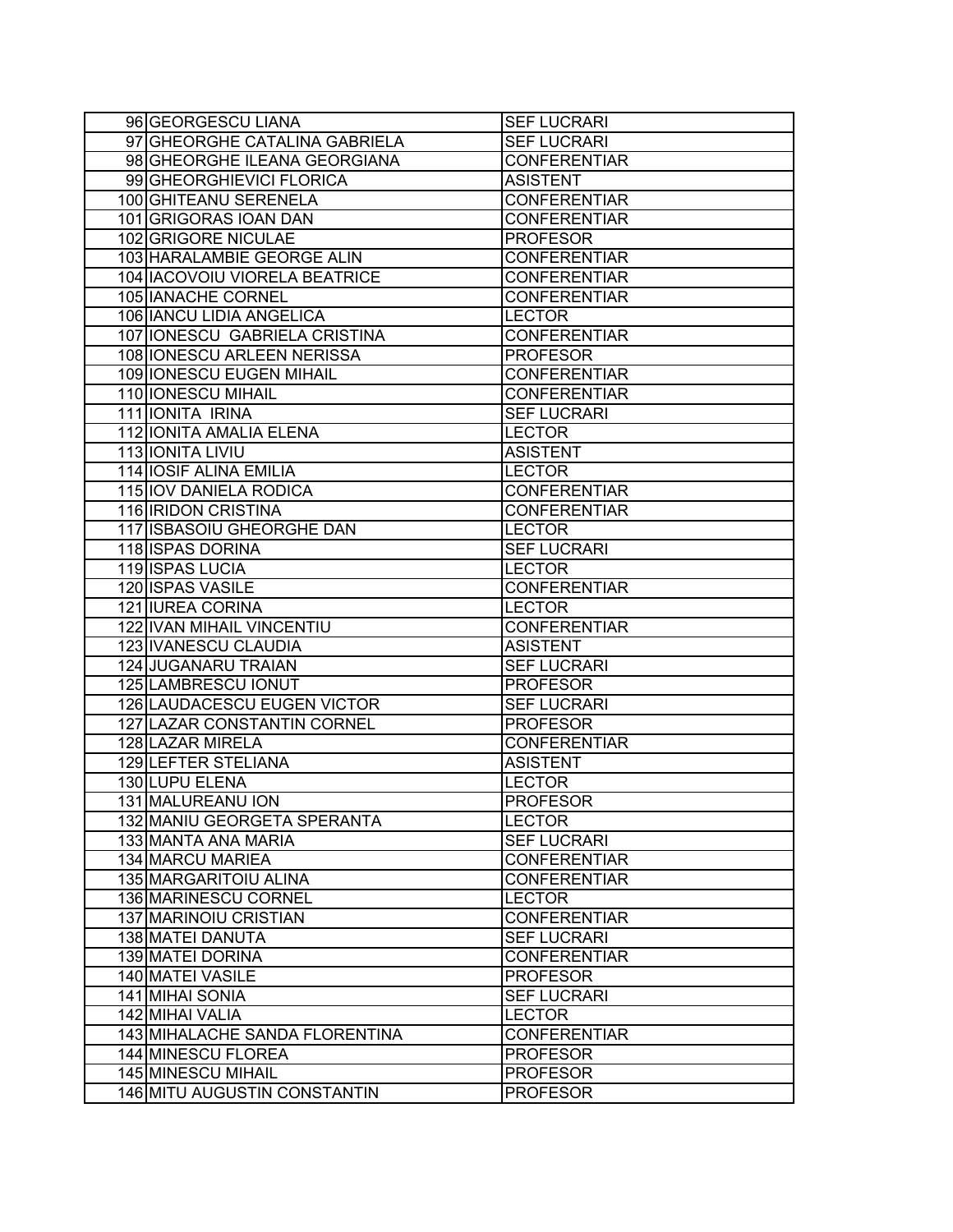| 147 MOCANU DANIELA LAVINIA     | <b>PREPARATOR</b>   |
|--------------------------------|---------------------|
| <b>148 MOISE ADRIAN GEORGE</b> | <b>CONFERENTIAR</b> |
| 149 MOISE GABRIELA             | <b>CONFERENTIAR</b> |
| 150 MOVILEANU DANIELA LUMINITA | <b>SEF LUCRARI</b>  |
| 151 MURESAN ALEXE CALIN        | <b>LECTOR</b>       |
| 152 MURESAN JIANU DANIEL       | <b>CONFERENTIAR</b> |
| 153 NAE ION                    | <b>PROFESOR</b>     |
| <b>154 NAN GEORGETA</b>        | <b>LECTOR</b>       |
| <b>155 NEACSA ADRIAN</b>       | <b>SEF LUCRARI</b>  |
| 156 NEACSU MARIAN              | <b>CONFERENTIAR</b> |
| <b>157 NEACSU SORIN</b>        | <b>CONFERENTIAR</b> |
| <b>158 NEAGU DANIELA DOINA</b> | <b>SEF LUCRARI</b>  |
| <b>159 NEAGU MIHAELA</b>       | <b>CONFERENTIAR</b> |
| 160 NEDELCU STEFAN ADRIAN      | <b>LECTOR</b>       |
| 161 NEGOITA CATALINA           | <b>ASISTENT</b>     |
| 162 NEGOITA LOREDANA IRENA     | <b>SEF LUCRARI</b>  |
| 163 NETEDU LOREDANA FLORINA    | <b>LECTOR</b>       |
| 164 NICA ILIE                  | <b>ASISTENT</b>     |
| 165 NICA MARIUS                | <b>CONFERENTIAR</b> |
| 166 NICOARA ELENA SIMONA       | <b>CONFERENTIAR</b> |
| <b>167 NICOLAE MARILENA</b>    | <b>ASISTENT</b>     |
| 168 NICOLAE OANA ADINA         | <b>LECTOR</b>       |
| 169 NICOLAE VIOREL             | <b>CONFERENTIAR</b> |
| 170 NICOLESCU CONSTANTIN       | <b>CONFERENTIAR</b> |
| 171 NICOLESCU SERBAN           | <b>CONFERENTIAR</b> |
| 172 NECULA MIHAELA             | <b>LECTOR</b>       |
| 173 NICULAE GEORGETA           | <b>SEF LUCRARI</b>  |
| 174 NISTOR IULIAN              | <b>PROFESOR</b>     |
| 175 NITESCU CONSTANTIN         | <b>ASISTENT</b>     |
| 176 OLTEANU MARIUS CRISTIAN    | <b>ASISTENT</b>     |
| 177 ONUTU ION                  | <b>PROFESOR</b>     |
| 178 OPREA GABRIELA             | <b>LECTOR</b>       |
| 179 OPREA CRISTINA             | <b>ASISTENT</b>     |
| 180 OPREA FLORIN               | <b>PROFESOR</b>     |
| 181 OPREA MIHAELA              | <b>PROFESOR</b>     |
| 182 OPREA MIHAELA CIOPI        | <b>CONFERENTIAR</b> |
| 183 OPREA VIOREL               | <b>LECTOR</b>       |
| 184 OPRESCU ELENA              | <b>SEF LUCRARI</b>  |
| 185 ORHEI DRAGOMIR             | <b>SEF LUCRARI</b>  |
| 186 OTELEA MIHAELA             | <b>LECTOR</b>       |
| 187 PANA ION                   | <b>CONFERENTIAR</b> |
| 188 PANAIT MARIAN IULIAN       | <b>ASISTENT</b>     |
| 189 PANAIT MIRELA CLEMENTINA   | <b>CONFERENTIAR</b> |
| 190 PANAITESCU CASEN           | <b>SEF LUCRARI</b>  |
| 191   PARASCHIV DIANA CRISTINA | <b>ASISTENT</b>     |
| 192 PARASCHIV MARIA MIRABELA   | <b>ASISTENT</b>     |
| 193 PARASCHIV NICOLAE          | <b>PROFESOR</b>     |
| 194 PAREPA SIMION              | <b>SEF LUCRARI</b>  |
| 195 PASCU RAFAIL MIHAI         | <b>CONFERENTIAR</b> |
| 196 PATRASCIOIU CRISTIAN       | <b>PROFESOR</b>     |
| 197 PATRASCU AURELIA           | <b>CONFERENTIAR</b> |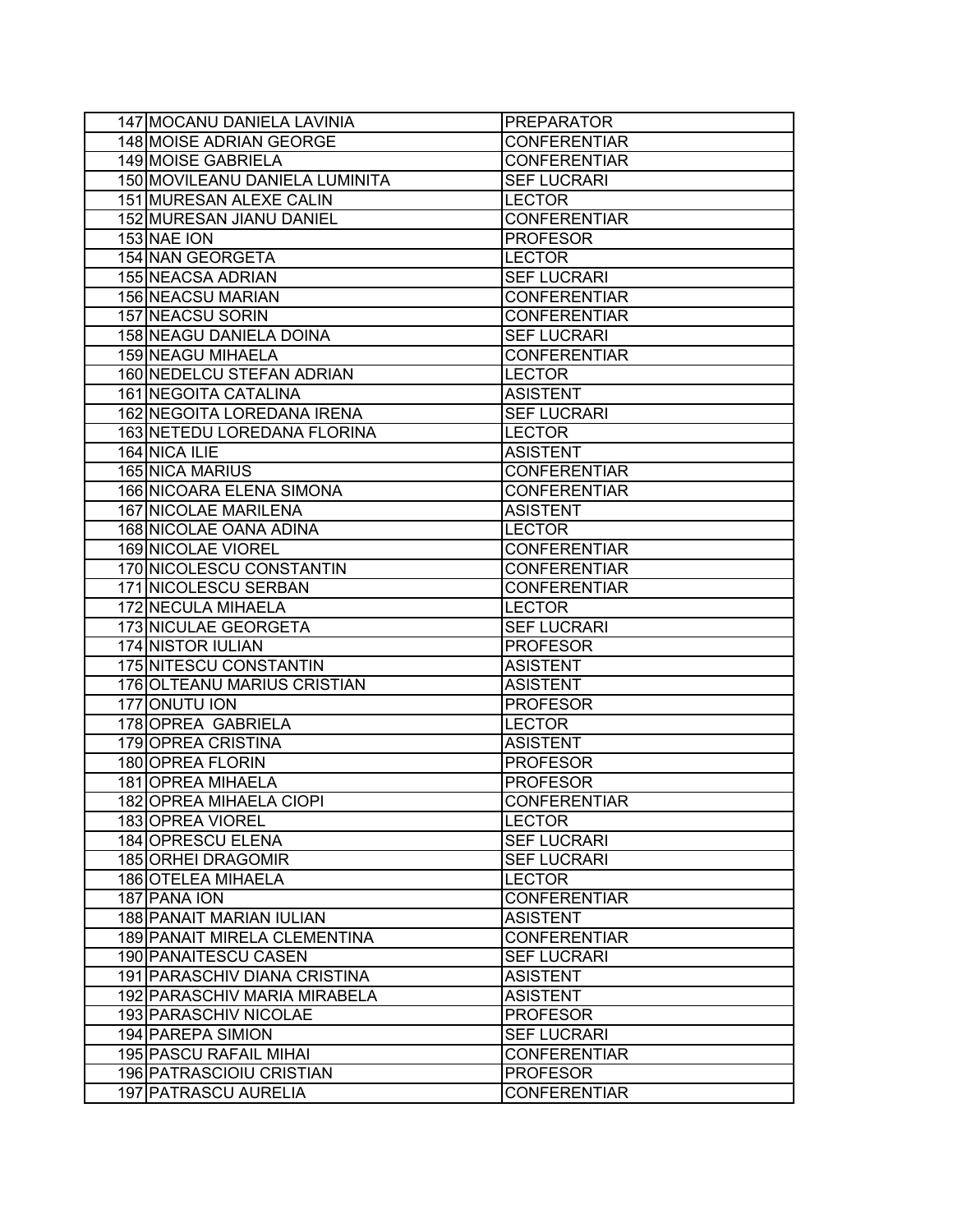| 198 PAUNESCU LOREDANA MARIA      | <b>ASISTENT</b>     |
|----------------------------------|---------------------|
| <b>199 PETCU DANIEL GHEORGHE</b> | <b>SEF LUCRARI</b>  |
| 200 PETRE MARIA                  | <b>CONFERENTIAR</b> |
| 201 PETRESCU DOINA               | <b>SEF LUCRARI</b>  |
| 202 PETRESCU MARIUS GABRIEL      | <b>PROFESOR</b>     |
| 203 PINTEA OCTAV                 | <b>PROFESOR</b>     |
| 204 PODASCA RALUCA               | <b>ASISTENT</b>     |
| 205 POPA CRISTINA ROXANA         | <b>SEF LUCRARI</b>  |
| 206 POPA IOAN                    | <b>CONFERENTIAR</b> |
| 207 POPA MARIA                   | <b>SEF LUCRARI</b>  |
| 208 POPESCU CATALIN NICOLAE      | <b>PROFESOR</b>     |
| 209 POPESCU CRISTINA             | <b>SEF LUCRARI</b>  |
| 210 POPESCU FABIAN               | <b>ASISTENT</b>     |
| 211 POPESCU GEORGIANA CORNELIA   | <b>LECTOR</b>       |
| 212 POPESCU MARIA GEORGETA       | <b>CONFERENTIAR</b> |
| 213 POPESCU MARIAN               | <b>SEF LUCRARI</b>  |
| 214 POPOVICI DANIELA ROXANA      | <b>CONFERENTIAR</b> |
| 215 PRESADA DIANA                | <b>CONFERENTIAR</b> |
| 216 PUPAZESCU ALEXANDRU          | <b>PROFESOR</b>     |
| 217 RADU SIMONA LUIZA            | <b>SEF LUCRARI</b>  |
| 218 RADULESCU DRAGOS LUCIAN      | <b>LECTOR</b>       |
| 219 RADULESCU GABRIEL            | <b>CONFERENTIAR</b> |
| 220 RADULESCU IRINA GABRIELA     | <b>CONFERENTIAR</b> |
| 221 RADULESCU RENATA             | <b>SEF LUCRARI</b>  |
| 222 RADULESCU SINZIANA           | <b>ASISTENT</b>     |
| 223 RINCIOG DIANA CARMEN         | <b>CONFERENTIAR</b> |
| 224 RIPEANU RAZVAN GEORGE        | <b>PROFESOR</b>     |
| 225 RISTEA ILIE                  | <b>LECTOR</b>       |
| 226 RIZEA NICOLETA FLORENTINA    | <b>SEF LUCRARI</b>  |
| 227 ROSCA ALINA ELENA            | <b>ASISTENT</b>     |
| 228 ROSCA PAUL                   | <b>PROFESOR</b>     |
| 229 RUSU LILIANA                 | <b>SEF LUCRARI</b>  |
| 230 SAFTA CRISTINA GEORGIANA     | <b>CONFERENTIAR</b> |
| 231 SALCEANU ALEXANDRU           | <b>LECTOR</b>       |
| 232 SANDRU LIANA                 | <b>CONFERENTIAR</b> |
| 233 SAVULESCU ALEXANDRU          | <b>SEF LUCRARI</b>  |
| 234 SAVULESCU IOAN               | <b>SEF LUCRARI</b>  |
| 235 SAVULESCU PETRE              | <b>SEF LUCRARI</b>  |
| 236 SCHIOPU R DANIELA            | <b>ASISTENT</b>     |
| 237 SIMA VIOLETA                 | <b>CONFERENTIAR</b> |
| 238 SIMACIU ION                  | <b>SEF LUCRARI</b>  |
| 239 SINGER MIHAELA               | <b>PROFESOR</b>     |
| 240 SMOLEANU MIHAELA IOANA       | <b>LECTOR</b>       |
| 241 STAN COSTICA EMIL            | <b>PROFESOR</b>     |
| 242 STAN IOANA GABRIELA          | <b>ASISTENT</b>     |
| 243 STAN MARIUS                  | <b>SEF LUCRARI</b>  |
| 244 STANCIU LAVINIA SILVIA       | <b>SEF LUCRARI</b>  |
| 245 STANCU ADRIAN                | <b>CONFERENTIAR</b> |
| 246 STANICA-EZEANU DORIN         | <b>PROFESOR</b>     |
| 247 STAVRE ANCA                  | <b>ASISTENT</b>     |
| 248 STEFAN NICOLAE ALIN          | <b>LECTOR</b>       |